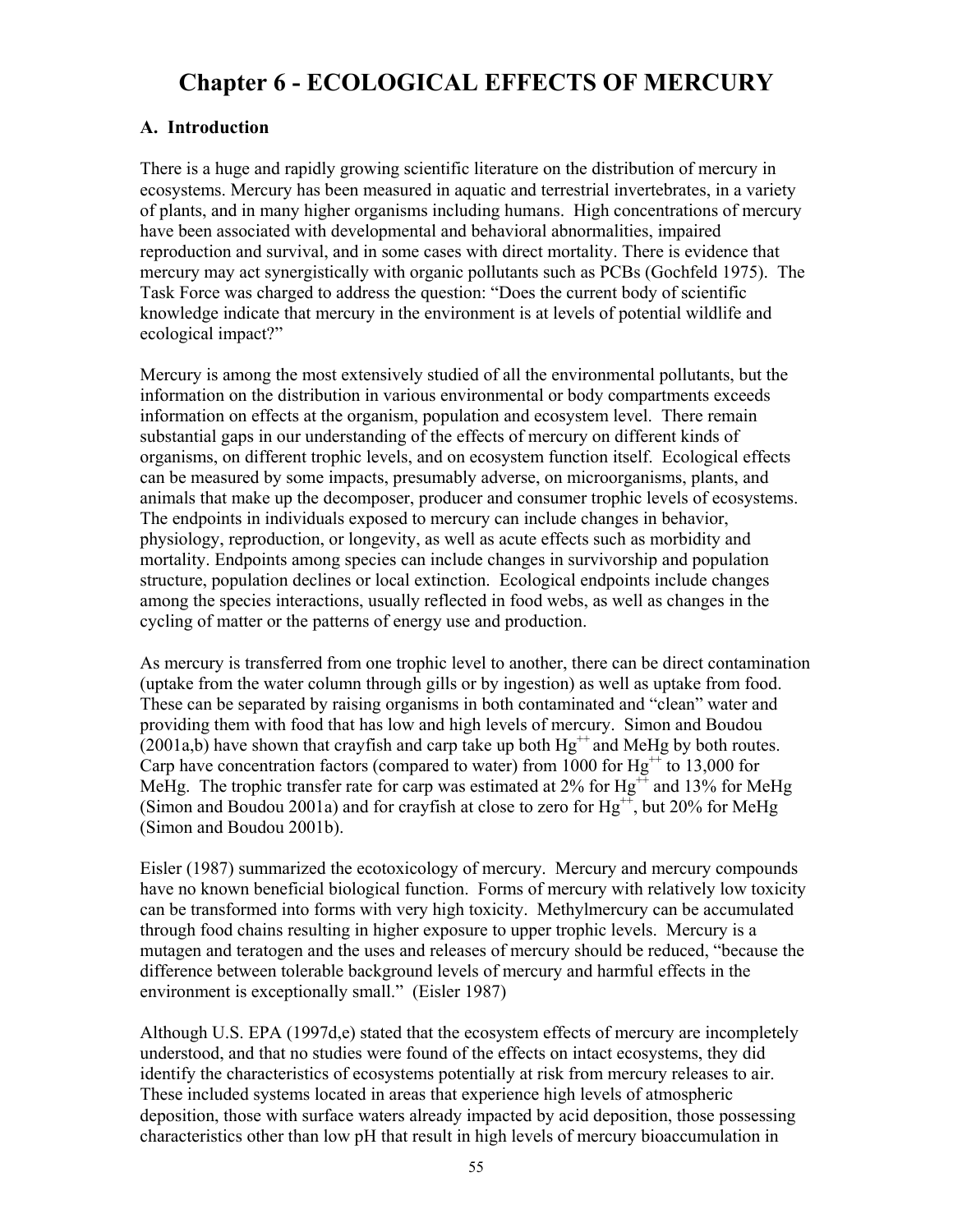aquatic biota, and those with species which have been subject to point source discharges of mercury (e.g., industrial outfalls).

Many studies have shown that mercury becomes widespread in both abiotic and biotic components of ecosystems (Pillay et al. 1972; Peakall and Lovett, 1972). Much of the effort involving mercury investigations has focused on aquatic rather than terrestrial ecosystems due to the methylation and bioaccumulation of the highly toxic MeHg in these systems. In addition, most studies have examined the effects of mercury on individuals or species and have not examined ecosystem effects (e.g., biodiversity, food web structure, energy flows).

## **B. Biomagnification**

Biomagnification (sometimes called bioamplification) of mercury through a food chain is a primary cause for much of the concern with this metal. This term defines the process where at each level in a food chain, from bacteria to plankton to tiny crustacea, small fish, larger fish, and fish-eaters, organisms take in more mercury than they excrete thereby accumulating the excess in their organs. Thus the ultimate concentration in any organism is higher than the mercury concentration in its food. This results in elevated concentrations of mercury in higher trophic (feeding) levels of the food chain. These concentrations can be harmful to the organism itself, or to predators of those organisms. Figure 2.1 illustrates a hypothetical pattern of biomagnification, through which an infinitesimally low concentration of mercury (parts per trillion in water) can reach biologically dangerous concentrations (parts per million) in larger predators including humans. These theoretical values are reflected in Table 2.5. It should be noted that each step shown is for illustration purposes only and is not necessarily reflective of actual values measured in the environment.

| Trophic Level                         | Concentration                                          |
|---------------------------------------|--------------------------------------------------------|
| Water                                 | $1$ ng/L = 1 ppt                                       |
| Bacteria and phytoplankton            | 10 ng/kg of water = 10 ppt                             |
| Protozoan/zooplankton                 | $100 \text{ ng/kg} = 100 \text{ ppt}$                  |
| Insect larvae                         | $1 \mu g/kg = 1$ ppb                                   |
| Fish fry                              | $10 \mu g/kg = 10 \text{ ppb}$                         |
| <b>Minnows</b>                        | $100 \mu g/kg = 100 \text{ ppb}$                       |
| Medium-sized fish                     | $1 \text{ mg/kg} = 1 \text{ ppm}$                      |
| Large predators (fish, birds, humans) | $10 \text{ mg/kg} = 10 \text{ ppm} = 10 \mu\text{g/g}$ |

**Table 2.5. Biomagnification of Methylmercury in a Hypothetical Aquatic Food Chain.**

Mercury bioaccumulation was demonstrated in a terrestrial forest ecosystem in Slovenia. Total mercury levels in soil exceeded 2000 ppm close to the Iridja smelter, and ranged from 14 to 886 ppm further afield of which less than 1% (0.01 to 0.6%) was MeHg. Plant samples ranged from 50 ppm down to less than 1 ppm (mostly non-accumulator species), of which up to 2% were MeHg. Air mercury was mostly in the  $1-100$  ng/m<sup>3</sup> range, with up to 1 ug/m<sup>3</sup> close to the smelter and 1.8 ng/m<sup>3</sup> at a distant reference site. Generally, sites closer to the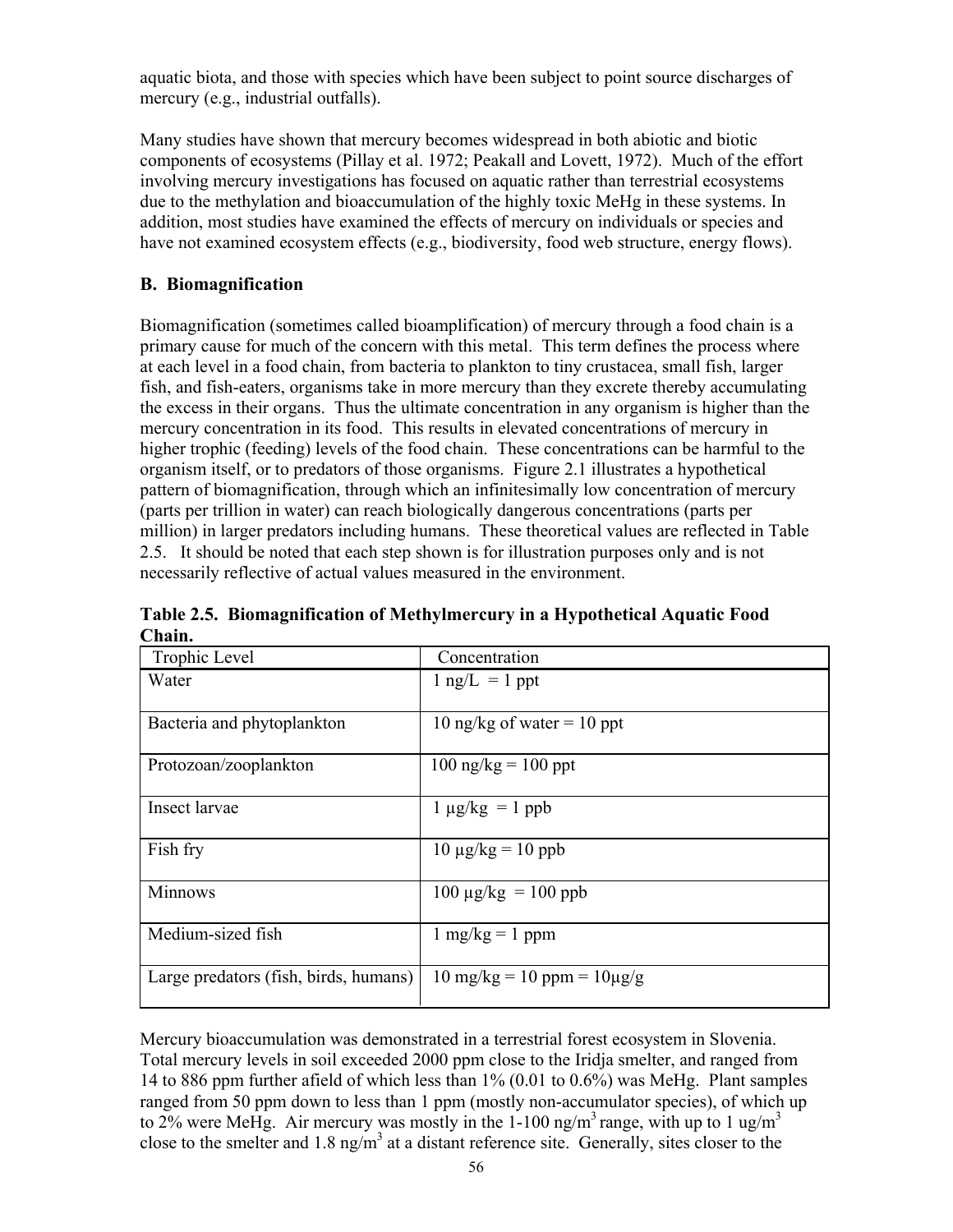smelter had much higher total and lower percent of MeHg than sites further away. Large herbivores (Roe Deer and Chamois) had mercury levels in the 20 to 20,000 ppb ranges (kidney>liver>muscle), with a maximum kidney concentration of 56 ppm. Methlymercury comprised less than 1% of total mercury in kidney, 4-10% in liver, and 35-48% in muscle (Ganmus et al. 2000). They had only three carnivore samples (two Lynx and one Wolf) that did not show much higher levels than in the herbivores, but the MeHg comprised about 10- 20% of kidney, 17-33% of liver and 50-83% of the muscle MeHg (Gnamus et al. 2000), which suggests a preferential retention of MeHg from the prey. Thus, whereas the concentration factor(lynx-deer) was less than one for total mercury it exceeded one for MeHg, and was proportionally higher in control animals with lower total mercury, suggesting a ceiling effect of high mercury on the concentration factor.

A discussion of the tissue concentrations and effects of mercury on various invertebrate and vertebrate groups is provided below as an example of the ecological impacts of mercury. Toxicity testing results have generally indicated that early developmental stages of organisms were the most sensitive, and organomercury compounds, especially methylmercury, were more toxic than inorganic forms (Eisler 1987).

## **C. Toxicity of Mercury to Algae and Micro- and Macroinvertebrate**

Sjoblom et al. (2000) found that direct uptake from water by fly larvae (*Chaoborus* sp.) was ten times higher for MeHg than for  $Hg^{++}$ . Organic matter in the form of humic aids decreased the uptake of both MeHg and  $Hg^{++}$  substantially (Sjoblom et al 2000). Similarly, Lawrence and Mason (2001) found that amphipods living in organic-rich sediment accumulated less mercury than those living in organic-poor sediments.

Planktonic unicellular algae, such as *Chorella vulgaris*, have a high capacity to bioaccumulate organic mercury, as do fresh water macrophytes such as *Elodea densa*. Experimental exposure of this plant to a 1 ppb concentration of methylmercury chloride for 10 days produced an average concentration in the leaves of 15 ppm, a 15,000-fold bioconcentration factor. Primary consumers, such as the crustacean *Daphnia*, readily accumulate mercury by eating contaminated algae. They too accumulate a higher concentration of MeHg than their algal food. Thus begins the biomagnification of mercury in the food chain when the *Daphnia* are consumed by other organisms such as insect larvae or small fish.

Toxicity tests with the rotifer, *Brachionus calyciflorus*, designed to incorporate natural stressors such as food shortage, Cyanobacteria blooms, and predation have been conducted to determine if ecological relationships affect the impact of anthropogenic toxicants on rotifer populations. Results indicated that natural stressors (i.e., food limitation and Cyanobacteria) exacerbate the stress due to contaminants, such as mercury (Ceccine 1997).

Planarians (*Dugesia dorotecephala*) are aquatic flatworms used as a test species for mercury toxicity because of their sensitivity to this metal. These animals (about 1 cm long) ordinarily have remarkable powers of regeneration and are able, for example, to grow a new head after decapitation. However, grossly visible abnormalities in head regeneration occurred when decapitated planarians were exposed to 0.1 ppm methylmercury. A much more sensitive indicator of toxic effects is the suppression of fissioning, a natural process of division in these animals. Concentrations as low as 0.03 ppb, a concentration approximating the lower mercury levels found in "unpolluted" US streams and ocean water, were sufficient to inhibit fissioning (Best et al 1981).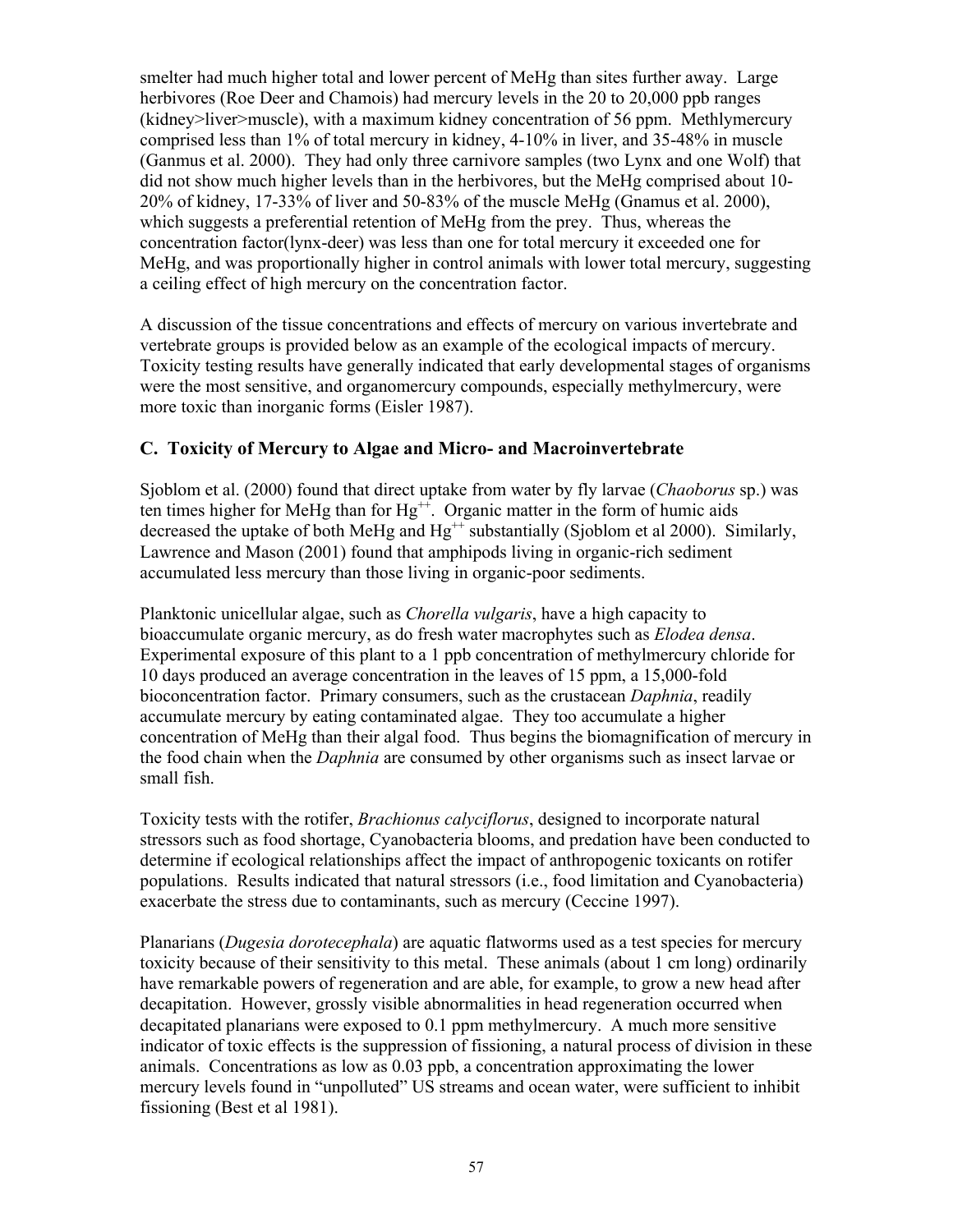Mercury exposures of approximately 0.1 ppm in water have been shown to severely affect heart rate rhythms in the freshwater crab, *Potamon potamios* and in the crayfish, *Astacus astacus*, interfering with the normal circadian rhythm patterns in these animals. Such effects on the heart are then followed by substantial mortality in these animals under experimental conditions (Styrishave & Depledge 1996). Exposure of fiddler crabs to 0.5 mg/L of mercury resulted in the inhibition of limb regeneration and ecdysis (molting) (Callahan & Weis, 1983). These levels are far above background levels in surface water. Even in highly contaminated Berry's Creek, mercury levels range from 0.74 to 17.6 µg/L (total mercury) (Exponent 1998). These values appear to be well below the 100-500 µg/L effect levels in the crustacean studies.

## **D. Toxicity of Mercury to Terrestrial Invertebrates**

Earthworms, as an example of terrestrial invertebrates, exhibited complete mortality at methylmercury concentrations of 25 mg/kg (ppm) in soil in a 12-week exposure (Beyer et al. 1985). Inorganic mercury concentrations of 0.79 mg/kg in soil were toxic to 50% of the earthworms in a 60-day study, and 100% mortality was observed at 5 mg/kg (Abbasi and Soni 1983). However, it is not possible to determine the relative toxicity of these two forms of mercury based on these two earthworm studies, which used different systems and two different families of earthworms (Efroymson et al. 1997).

#### **E. Toxicity of Mercury to Fish**

There is a very large but non-systematic literature on mercury levels in fish, particularly with regard to tissue concentrations, which bear on whether they are safe to eat. Thus fish have been studied more as a vector of human exposure than as an ecological target of mercury. Young fish hatch with a burden of mercury acquired from the egg, but, as they grow in size, the diet-derived mercury and mercury taken up directly from water exceed the egg contribution. Comparing Walleye larvae from a contaminated lake with those from uncontaminated lakes indicates that the MeHg concentration of young fish involves both maternal contributions via the egg as well as ingestion of MeHg from water and food (Latif et al. 2001).

In many studies of mercury in fish there is an increasing concentration with the size and age of the fish (e.g., Latif et al. 2001, Redmayne et al. 2001). Where this is not found, it may be due in part to inadequate sample size, or inadequate range in mercury concentrations or fish size (Huckabee et al. 1979). Hatching success of Walleye eggs declined significantly with increasing waterborne MeHg, even in the range of 0.1-7.8 ng/L. Likewise embryonic heart rate declined, but larval growth was not affected (Latif et al. 2001).

Largemouth Bass upriver from a presumed contamination source in the Savannah River averaged 0.30 ppm total mercury in muscle, compared with an average of 0.68 ppm below it. Higher trophic level fish, bass and Bowfin, had higher levels of mercury than lower level fish such as sunfish (averages less than 0.25 ppm) (Burger et al. 2001b).

Toxicity values for freshwater and marine fish are given in Table 2.6. A wide range of acute toxicity values is evident with methylmercury being more toxic than inorganic mercury. Chronic toxicity values are much lower than acute values and highlight the adverse effects of relatively low concentrations of mercury and methylmercury in water (i.e.,  $\leq 1 \mu g/L$ ). Additional examples of the toxicity of mercury to fish can be found in Chapter 8, Section D.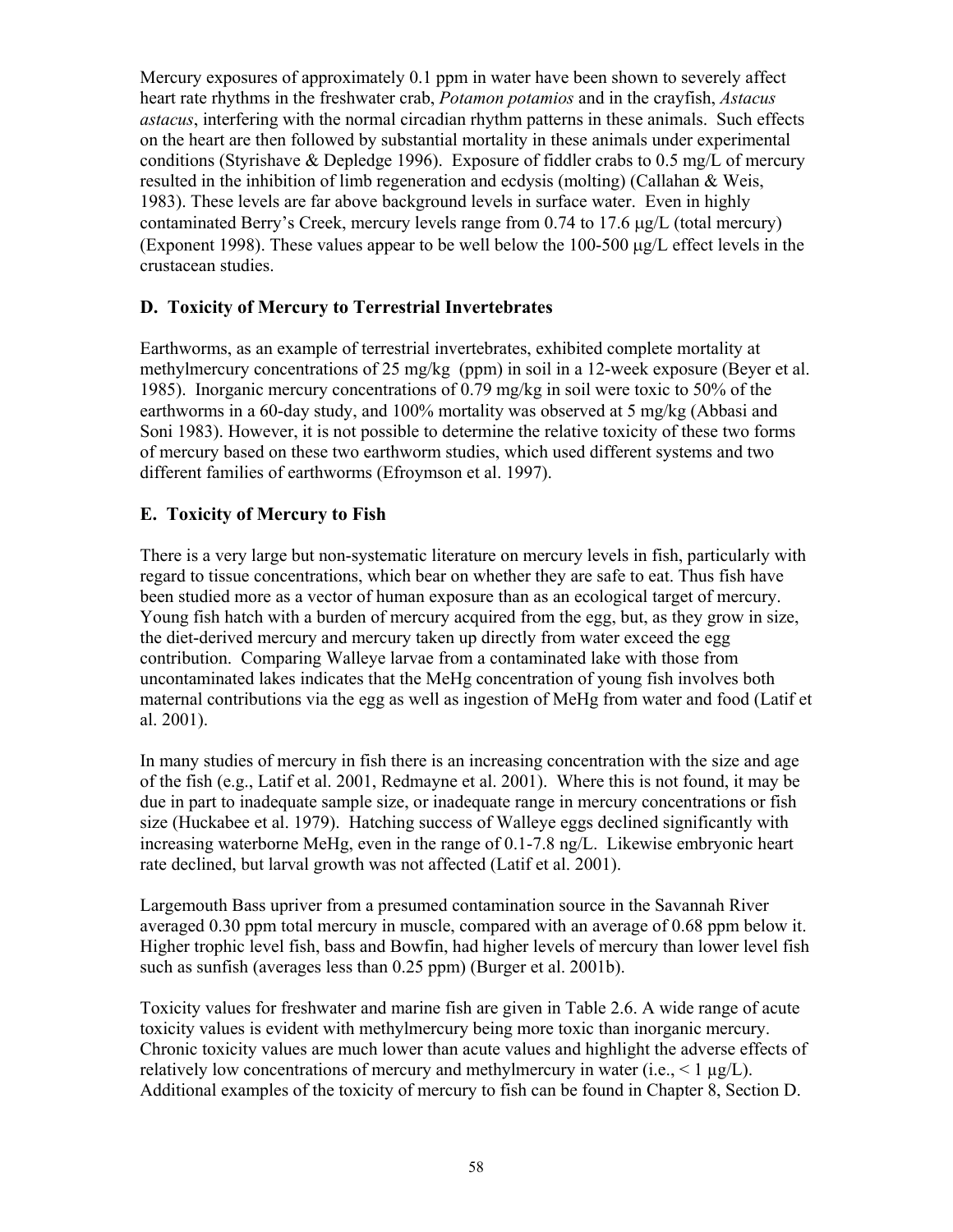| Organism                                                  | $Hg++(\mu g/L)$                               | Methylmercury $(\mu g/L)$                     |  |  |  |  |
|-----------------------------------------------------------|-----------------------------------------------|-----------------------------------------------|--|--|--|--|
|                                                           | (as HgCl or HgNO <sub>3</sub> )               |                                               |  |  |  |  |
| $ACUTE$ (LC50) (1)                                        |                                               |                                               |  |  |  |  |
| Freshwater invertebrates                                  | 2.2 (cladoceran)1 to 2,000 (insect<br>larvae) | Not available                                 |  |  |  |  |
| Freshwater fish                                           | 30 (guppy) to $1,000$ (Tilapia)               | Not available                                 |  |  |  |  |
| Rainbow Trout                                             | 155 to 420                                    | 24 to 84                                      |  |  |  |  |
| Saltwater invertebrates                                   | 3.5 (mysid shrimp) $1$ to 400 (soft<br>clam)  | Not available                                 |  |  |  |  |
| Saltwater fish                                            | 36 (juvenile Spot) to 1,678<br>(flounder)     | 51.1 (Mummichog)                              |  |  |  |  |
| <b>CHRONIC (EC50) (1)</b>                                 |                                               |                                               |  |  |  |  |
| Fresh-water invertebrates<br>(cladocerans or water fleas) | 0.96 to 1,287                                 | < 0.04                                        |  |  |  |  |
| Fresh-water fish                                          | $\leq 0.23$ (minnow) to $\leq 0.26$ (minnow)  | $0.29$ (Brook Trout) to 0.93<br>(Brook Trout) |  |  |  |  |
| Saltwater invertebrates                                   | $1.131$ (mysid) $(2)$                         | Not available                                 |  |  |  |  |

**Table 2.6. Toxicity Values for Aquatic Species (EPA 1997d and 1997e).**

*(1) LC5O concentration that results in death in 50% of the organisms and EC50 = concentration at which 50% of the exposed animals show a particular effect.* 

*(2) Common name for cladocerans is water flea; mysids are small shrimp (both are crustaceans).*

Generally, acute mercury toxicity results in flaring of gill covers, increased respiratory movements, loss of equilibrium, and sluggishness in fish followed by death (Armstrong 1979). Chronic or sublethal exposures to mercury have been shown to adversely impact reproduction, growth, behavior, metabolism, blood chemistry, osmoregulation, and oxygen exchange in marine and freshwater organisms (Eisler 1987).

Studies that have compared fish tissue mercury concentrations to adverse effects show decreased weight, length, and gonad to body weight ratio in Walleye at whole body mercury concentrations of 1.7 to 3.1 mg/kg (ppm) (Friedmann et al. 1996). But no significant effect on body weight ratio was seen in Northern Pike at a muscle concentration of 0.6 mg/kg (Friedmann et al. 1996). Decreased weight and length were observed in Fathead Minnow at whole body concentrations as low as 1.3 mg/kg.

Fathead Minnows with whole body concentrations of 4.5 mg/kg failed to spawn (Snarski and Olson 1982). Rainbow Trout with whole body mercury concentrations of 4-27 mg/kg (muscle 9-52 mg/kg) exhibited decreased appetite and activity followed by death (Niimi and Kissoon, 1994). Reduced growth was observed at muscle concentrations of 12-23 mg/kg (Wobeser 1975). Increased mortality, decreased growth, sluggishness, and deformities were observed in Brook Trout at whole body mercury concentrations of 5-7 mg/kg (muscle 10 mg/kg) (McKim et al. 1976).

Mercury is a potent teratogen. Exposure of Killifish eggs (blastula stage) to inorganic mercury at 0.03 to 0.1 mg/L resulted in a significant proportion of embryos exhibiting cyclopia (Weis & Weis 1977a). Exposure to methylmercury at 0.03 or 0.04 mg/L also resulted in cyclopia in many embryos and defects in the cardiovascular system of Killifish (Weis & Weis 1977b).

The impacts of mercury on aquatic life are complex. Mercury affects fish growth and behavior in the Mummichog (*Fundulus heteroclitus*) (Weis and Weis 1989). Fish from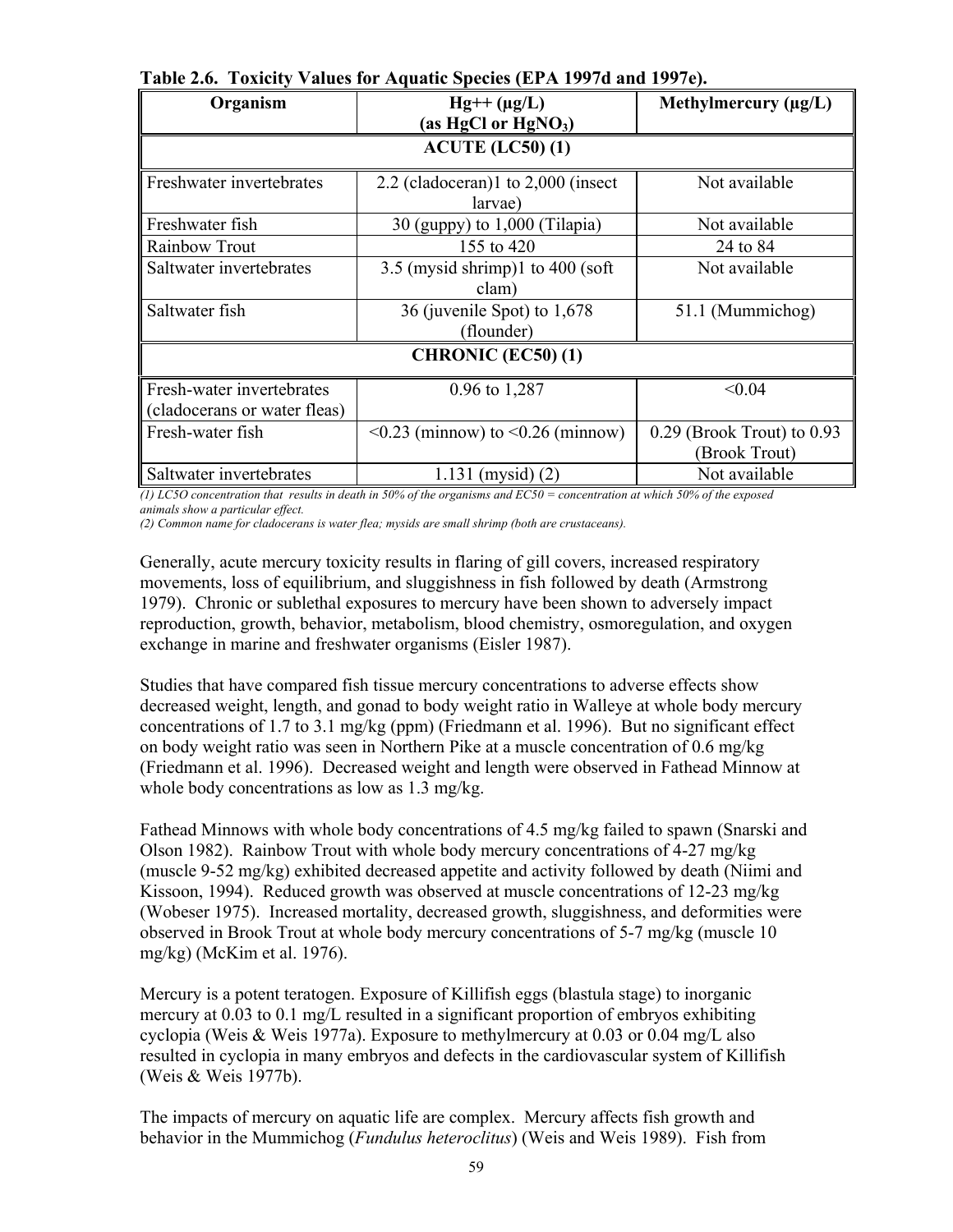polluted Piles Creek caught fewer shrimp and had higher brain mercury (mean  $0.116 \mu g/g$ ) levels than fish from a "clean" environment (Tuckerton, NJ) (mean  $0.032 \mu g/g$ ). They were also more susceptible to crab predation. Tuckerton fish raised in Pile Creek water for three weeks showed impairment of capture ability and increased brain levels (Smith and Weis 1997). Embryonic and larval exposure as low as 5 µg/L altered the swimming behavior and increased susceptibility to predation of Mummichogs (Weis and Weis 1995a). The preycapture ability of the larvae was also impaired initially but gradually improved to control levels after about one week (Weis and Weis 1995b).

## **F. Toxicity of Mercury to Birds**

## *1. Introduction*

Studies of mercury in wild birds can be divided into three categories: eggs and reproduction, liver and other organs, and feathers. In the 1960's great concern over reproductive failures of many avian species prompted studies of various contaminant levels in eggs, particularly in eggs that failed to hatch. Many of these studies were "positive", showing that unhatched eggs had higher contaminant levels (particularly chlorinated hydrocarbons), than hatched eggs and in many cases the contaminants levels were linked to eggshell thinning. Although mercury also causes eggshell thinning, most field studies did not analyze for mercury, and those that did often did not find significant increases in mercury.

Studies of mercury in organs such as the liver were often made on moribund or dead birds to ascertain a cause of death. Widespread surveys of mercury in organs required the killing of large numbers of individuals. This was both inconvenient and undesirable. Hence many studies relied on measuring mercury in feathers. The affinity of mercury for the sulfhydral groups on proteins, accounts for the relatively high concentrations of mercury deposited in growing feathers which are comprised mainly of the sulfhydral rich protein, keratin. A substantial part of the body burden of MeHg is found in feathers (Braune and Gaskin 1987), which, like human hair, have repeatedly proven their value as a means for monitoring mercury concentrations in birds. Thompson et al. (1998) demonstrated the utility of feather mercury in documenting the temporal increase in mercury in the marine environment. Spalding et al. (2000a) found that the mercury levels in the feathers of growing chicks provided a good indication of the mercury dose and helped document the declining mercury contamination in the Everglades soon after curtailing emissions. Likewise, Hughes et al. (1997) showed that feathers were a better indicator of osprey exposure than concentrations in eggs. Burger (1993) provided a global review of mercury in feathers. At any one time up to 80% of the body burden of mercury is in the feathers (Braune and Gaskin 1987), and almost 100% of this mercury is MeHg (Thompson and Furness 1989). Lewis and Furness (1991) showed that about half of a single dose of MeHg was sequestered in feathers.

Feather sampling offers the advantage of being non-destructive (a sample can be removed from living birds with no impact on their subsequent health or survival), they require no special field preservation (i.e. freezing), and they allow comparison with museum specimens, which have been archived for more than a century. The ability to sample feathers without jeopardizing endangered species is particularly advantageous.

## *2. Temporal Trends*

Although the hazards of environmental mercury were already well recognized by 1970, there was considerable speculation regarding the relative contribution of anthropogenic to natural sources for different compartments. Hammond (1971) questioned whether the magnitude of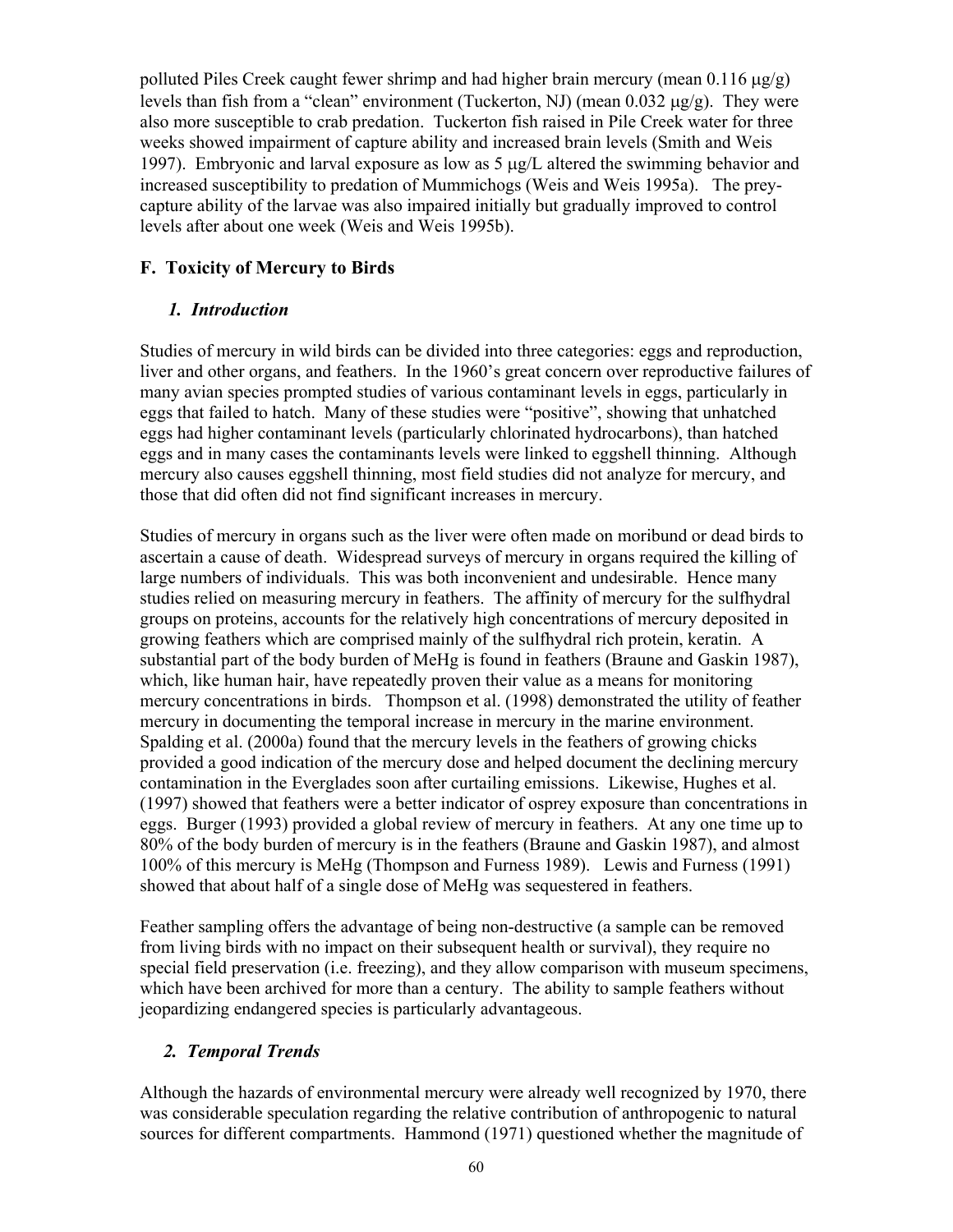human releases was sufficient to alter the concentration of mercury in the marine ecosystem. Thompson et al. (1998) addressed this question by showing that the mercury content of seabird feathers had increased between 65% and 394% (or 1-4% per year) in five species of North Atlantic seabirds for which pre-1931 and post-1979 feather samples were available.

Based on mercury levels in the feathers of museum specimens, mercury levels in carnivorous birds in Europe were low prior to the mid-20th century and then increased, reflecting the increased anthropogenic (both industrial and agricultural) contribution to the environment. Odsjö (1975) documented the dramatic jump in mercury concentration of Scandinavian Goshawk feathers from < 5 µg/g prior to 1940 to about 20 µg/g after 1940. Peregrine Falcons averaged less than 3  $\mu$ g/g prior to 1940, jumping to almost 38  $\mu$ g/g (1964-1966) and declining to 7-17 µg/g in the 1970s (Lindberg and Odsko 1983) as agricultural uses and industrial pollution were curtailed. Smaller differences occur in non-predatory species, such as the Bar-tailed Godwit in the Netherlands where values increased from 0.4 µg/g (1904- 1963) up to 2.0-4.9 µg/g (1979-1982).

#### *3. Impact on Birds*

The study of mercury levels in avian tissues has played an important role in understanding the dynamics of mercury in the environment. Early in the 1970's, several authors (Gochfeld 1971, Rappe 1973) pointed out that birds, like humans, are at the top of food chains and represent an important early warning system (Hays and Risebrough 1971) for mercury and other pollutants. Several authors in Scandinavia used museum collections to document changes in mercury concentrations over time (see Temporal Trends above).

Birds vary greatly in the amount of mercury in their bodies. In general, birds higher on the food chain, such as fish-eating (piscivorous) waterbirds and bird-eating raptors (hawks and eagles), have higher concentrations of mercury than seed-eating or fruit-eating birds. However, there are exceptions; birds eating grain that had been treated with mercurial fungicides have suffered mercury poisoning.

Most of the mercury in birds is in the form of methylmercury and comes from the diet. Although the consumption of fish is the main human exposure pathway for methylmercury, for the few people who eat piscivorous birds, such as fish-eating seabirds and ducks (e.g., mergansers), this is a potentially significant source of mercury exposure. Granivorous gamebirds such as doves, quail, and pheasants tend to have low mercury levels and pose little threat to human consumers. Even doves that have fed on hazardous waste sites, such as the contaminated lakebed of Par Pond, a Superfund site in South Carolina, have accumulated little mercury (Burger et al. 1997).

Eisler (1987) and Burger and Gochfeld (1997) reviewed data showing that mercury levels of 0.5-6 ppm in eggs are associated with decreased egg weight, malformations, lowered hatchability, and/or altered behavior in various species. Data relating feather levels to hatchability are more sparse, but in some species reduced hatching was observed in the 5-10 ppm range, while in others levels of 40-70 ppm in feathers were associated with lowered reproduction (Finley and Stendall 1978, Eisler 1987). Using 5 ppm in feathers as a criterion level, Burger and Gochfeld (1997) reported that Common Loons were at considerable risk with an average feather mercury level of 10 ppm.

## *4. Experimental Mercury Poisoning in Birds*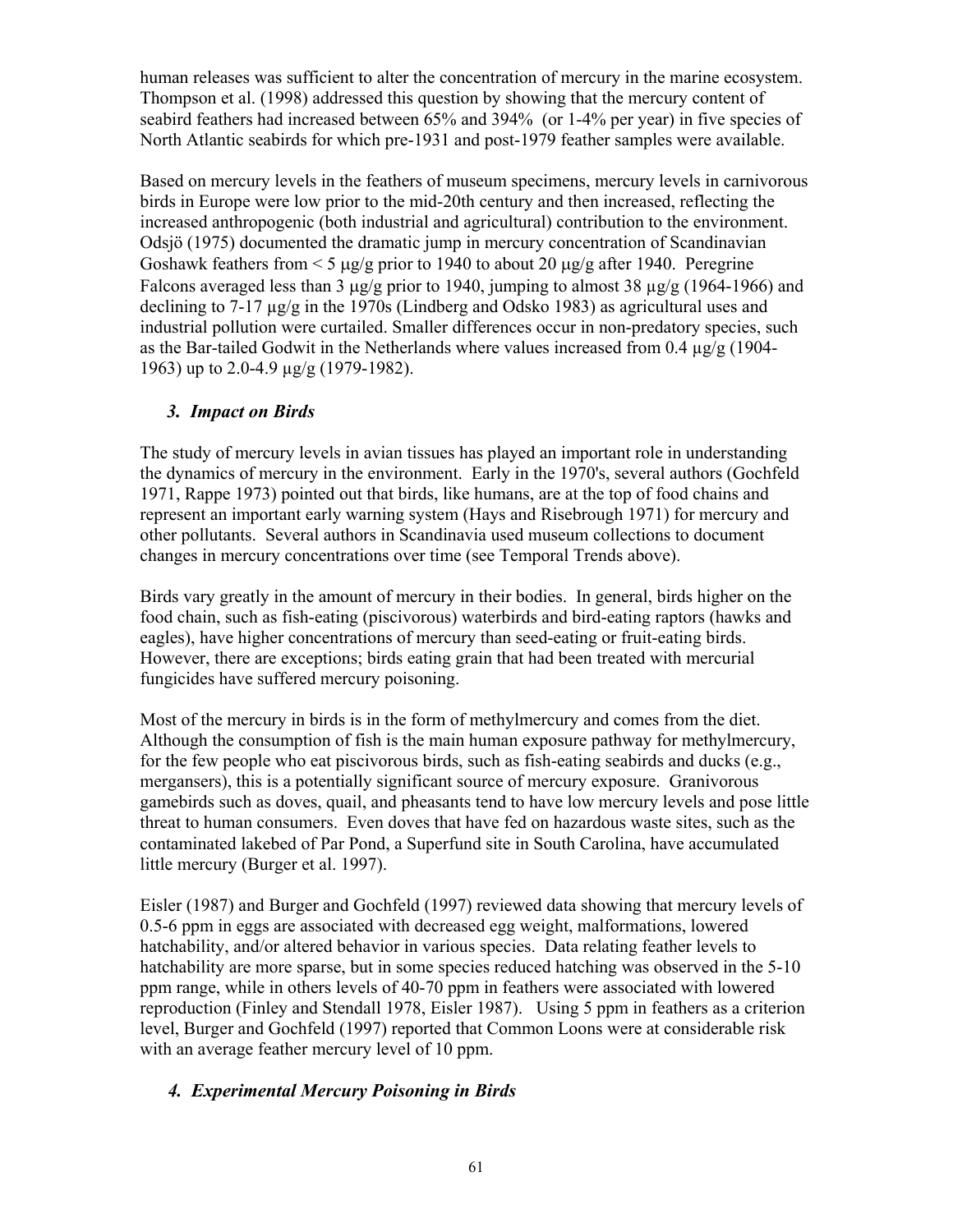Tejning (1967) reported an extensive study on domestic fowl fed an organic mercury compound (methylmercury dicyandiamide) used as a fungicide on grain. Many toxic endpoints were reported, including behavioral endpoints, and an increase in shell-less eggs, a phenomenon observed in NJ and New York Common Terns in the 1960's and early 1970's.

Fimreite and Karstad (1971) reported an experimental study feeding methylmercurycontaminated chicks to captive Red-tailed Hawks. Diet containing  $10 \mu g/g$  of mercury resulted in death after one month from neurotoxicity. Liver of victims averaged 20 µg/g of mercury. Similarly Goshawks fed chicken averaging 13 µg/g of mercury died between 30 and 47 days (Borg et al. 1970). Toxicity emerged after the second week, included weakness, and loss of appetite and weight. Both studies found axonal changes and loss of myelin.

## *5. Mercury in Raptors*

Raptorial birds (hawks, falcons, and eagles) are top predators in their respective ecosystems; therefore they are exposed to the relatively high levels of mercury and other bioaccumulative toxics (such as chlorinated pesticides and polychlorinated biphenyls) in their prey. Some species of hawks and eagles consume mainly mammals, others primarily birds, and a few, such as Osprey, eat mainly fish. Raptors have also been of interest as indicators of environmental pollution, because of the documented population crashes of many species in the 1940-1970 period, attributable primarily to organochlorine pesticides. The recovery of populations of hawks, falcons, eagles, and ospreys subsequent to the reduction in use of these persistent chemicals, attests to the benefits of regulating the release of persistent pollutants to the environment.

Raptors have been studied extensively because of the documented impact of contaminants on survival and reproduction. Although much of this work has been done on European birds, there are a substantial number of North American studies. Borg et al. (1970) attributed the decline of the White-tailed Eagle in Sweden to mercury.

In a study mainly of organochlorines, Snyder et al. (1973) reported on mercury levels in 24 eggs from Cooper's Hawk nests in Arizona and New Mexico. Their level of detection was  $0.007 \mu\text{g/ml}$  of contents, and 23 eggs exceeded that level with a mean of 0.023  $\mu\text{g/ml}$ (approximately 23 ppb).

Elliott et al. (1996) sampled Bald Eagle eggs from six locations along the British Columbia Coast. Geometric mean values ranged from 0.08  $\mu$ g/g (wet) to 0.29  $\mu$ g/g, with a maximum of 0.40 µg/g. Bowerman et al. (1994) sampled feathers of adult and young Bald Eagles from six Great Lakes locations and found that feather levels of adults averaged  $>$  20  $\mu$ g/g at most sites. Although Bowerman et al. (1994) suggested that mercury might contribute to reproductive failure, the major contributor was organochlorines (Grier 1974). In one of the earliest such studies in North America, Fimreite et al. (1970) found relatively low levels of mercury  $(0.75 \mu g/g)$  in livers of the insectivorous Kestrel, compared with moderate levels in Prairie Falcon (1.26  $\mu$ g/g), and high levels in the carnivorous Short-eared Owl (6.8  $\mu$ g/g). Table 2.7 summarizes data on concentrations of mercury in raptor species that occur in the United States (even if data were obtained elsewhere).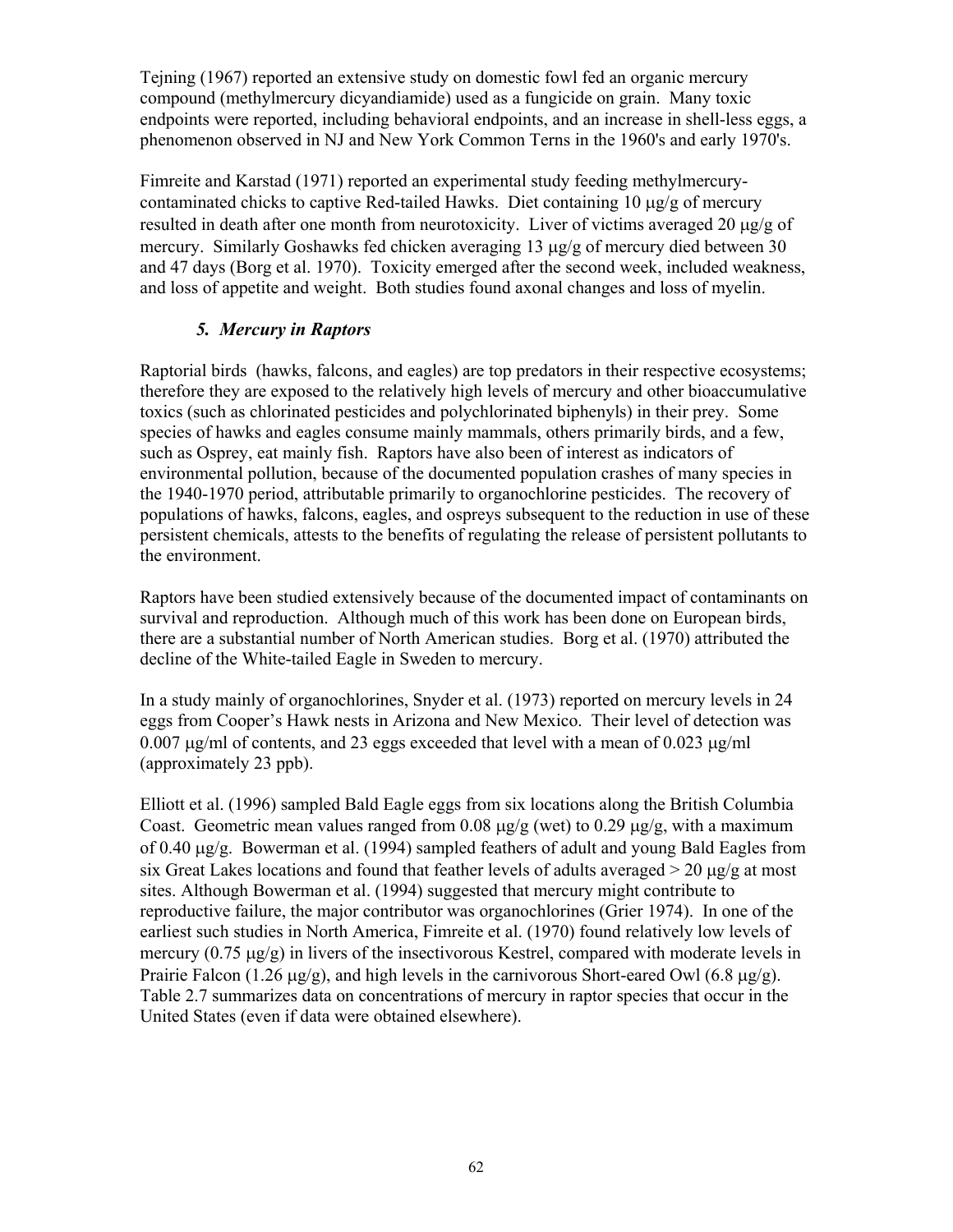**Table 2.7. Tissue Concentrations of Mercury in Raptors that Occur in the United States (N=1 unless otherwise indicated).**

| <b>Species</b>              | Location                               | <b>Tissue</b>      | Years         | Concentration<br>$(\mu g/g)$ | Reference                     |
|-----------------------------|----------------------------------------|--------------------|---------------|------------------------------|-------------------------------|
| Turkey Vulture (C)          | California                             | Feathers           | 1980s         | 0.12                         | Wiemeyer et al. 1986          |
| American Kestrel (I)        | NY: Greenport, LI                      | Liver              | 1980s         | 0.22                         | NYSDEC 1981                   |
| American Kestrel (I)        | Alberta                                | Adult liver        | 1960s         | 0.75                         | Fimreite et al. 1970          |
| Peregrine Falcon (B)        | Sweden                                 | Feathers           | 1980s         | 1.38                         | Lindberg & Odsjö 1983         |
| Peregrine Falcon (B)        | Sweden                                 | Feathers           | 1980s         | $0.05 - 1.7$                 | Lindberg 1984                 |
| <b>Peregrine Falcon (B)</b> | <b>NJ: Barnegat Bay</b>                | Carcasses, n=3     | 1989-90       | 1.47 wet                     | Day et al. 1991               |
| <b>Peregrine Falcon (B)</b> | <b>NJ: Atlantic Coast</b>              | Eggs, $n=12$       | 1990-91       | 0.38 wet                     | Frakes et al. 1997            |
| <b>Peregrine Falcon (B)</b> | NJ: Delaware Bay                       | Eggs, $n=3$        | 1991          | $0.01$ wet                   | Frakes et al. 1997            |
| Goshawk (B)                 | Scandinavia                            | Feathers, n=16     | pre-1940      | $<$ 5                        | Odsjö 1975                    |
| Goshawk (B)                 | Scandinavia                            | Feathers, n=35     | 1940's        | 20                           | Odsjö 1975                    |
| Goshawk (B)                 | Netherlands                            | Feathers           | 1966-67       | 34.7                         | Spronk & Hartog 1970          |
| Goshawk (B)                 | Netherlands                            | Feathers           | 1966-67       | 43.3                         | Spronk & Hartog 1970          |
| Goshawk (B)                 | S. Finland                             | Feathers           | 1980-82       | 2.7                          | Solonin & Lodenius<br>1984    |
| Cooper's Hawk (B)           | SW US                                  | Eggs, $n=23$       |               | 0.023                        | Snyder et al. 1973            |
| Red-tailed Hawk (M)         | Alberta                                | <b>Adult</b> liver |               | 0.48                         | Fimreite et al. 1970          |
| Northern Harrier (M)        | Saskatchewan                           | <b>Adult</b> liver |               | 0.07                         | Fimreite et al. 1970          |
| Osprey (F)                  | S. Finland                             | Feathers           | 1980-82       | 11.6                         | Solonin & Lodenius<br>1984    |
| Osprey (F)                  | NY: Suffolk Co.                        | Liver              |               | $2.4$ (wet or dry?)          | NYSDEC 1981                   |
| Osprey (F)                  | <b>NJ: Delaware Bay</b>                | Eggs, $n=11$       | 1985-<br>1988 | $Gm=0.09$ wet                | Steidl et al. 1991            |
| Osprey (F)                  | <b>NJ: Atlantic Coast</b>              | Eggs, $n=12$       | 1985-<br>1988 | $Gm=0.17$ wet                | Steidl et al. 1991            |
| Osprey $(F)$                | <b>NJ:Maurice River</b>                | Eggs, $n=2$        | 1985-<br>1988 | $Gm=0.10$ wet                | Steidl et al. 1991            |
| Osprey (F)                  | <b>NJ</b> : Coastal<br><b>Atlantic</b> | Eggs, $n=1$        | 1999          | $0.15$ wet                   | Clark & Niles 1999            |
| Osprey $(F)$                | <b>NJ: Maurice</b><br><b>River</b>     | Eggs, $n=1$        | 1999          | $0.14$ wet                   | Clark & Niles 1999            |
| Osprey $(F)$                | <b>NJ: Delaware Bay</b>                | Eggs, $n=1$        | 1999          | $0.08$ wet                   | <b>Clark &amp; Niles 1999</b> |
| Bald Eagle (FB)             | W. Canada                              | Eggs               | 1990-<br>1992 | Gms=0.08-0.29                | Elliott et al. 1996.          |
| Bald Eagle (FB)             | NW Ontario                             | Eggs               | 1971-<br>1972 | 2.49 dry                     | Grier 1974                    |
| Bald Eagle (FB)             | MI: Lower<br>peninsula                 | Adult feathers     |               | $Gm=21$                      | Bowerman et al. 1994          |
| Bald Eagle (FB)             | MI: Upper<br>peninsula                 | Adult feathers     |               | $Gm=21$                      | Bowerman et al. 1994          |
| Bald Eagle (FB)             | Lake Superior                          | Adult feathers     |               | $Gm=22$                      | Bowerman et al. 1994          |
| Bald Eagle (FB)             | Lake Michigan                          | Adult feathers     |               | $Gm=20$                      | Bowerman et al. 1994          |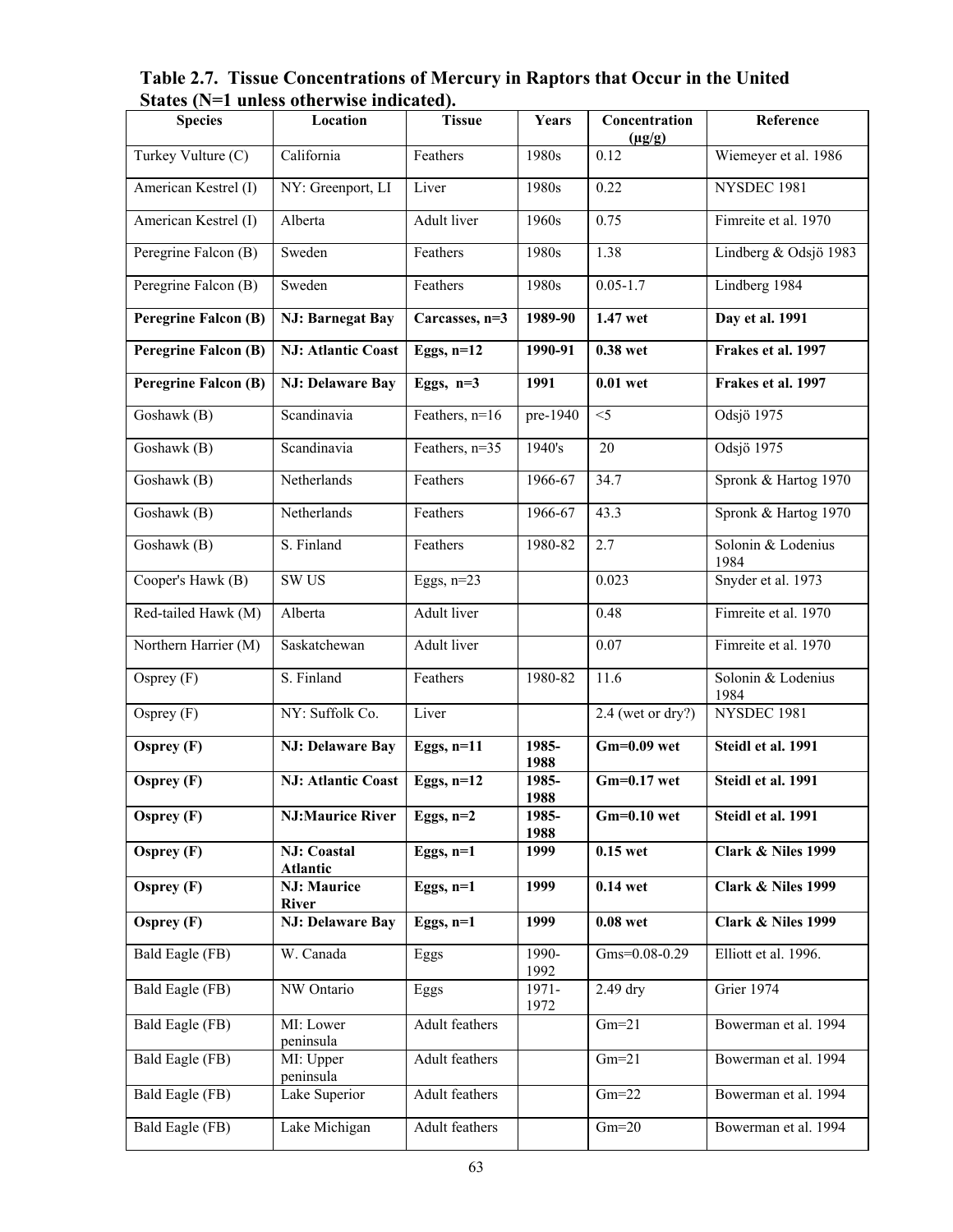| Bald Eagle (FB)        | Lake Erie          | <b>Adult feathers</b>          |         | $Gm=13$                | Bowerman et al. 1994             |
|------------------------|--------------------|--------------------------------|---------|------------------------|----------------------------------|
| Bald Eagle (FB)        | <b>Great Lakes</b> | Juvenile<br>feathers           |         | $Gm=3.7-20$            | Bowerman et al. 1994             |
| <b>Bald Eagle (FB)</b> | NJ: Gloucester     | Eggs, $n=1$                    | 1993    | $0.67$ (wet)           | Roberts & Clark 1995             |
| Bald Eagle (FB)        | DE: Bombay Hook    | Eggs, $n=1$                    | 1982    | $0.04$ wet             | Wiemeyer et al. 1993             |
| Bald Eagle (FB)        | DE: Cool Springs   | Eggs, $n=1$                    | 1983    | $0.05$ wet             | Wiemeyer et al. 1993             |
| Bald Eagle (FB)        | DE: Bombay Hook    | Eggs, $n=1$                    | 1977    | $0.03$ wet             | Wiemeyer et al. 1984             |
| Bald Eagle (FB)        | DE: Bombay Hook    | Eggs, $n=1$                    | 1978    | $0.19$ wet             | Wiemeyer et al. 1984             |
| Bald Eagle (FB)        | DE: Bombay Hook    | Eggs, $n=1$                    | 1978    | Replicate, 0.19<br>Wet | Wiemeyer et al. 1984             |
| <b>Bald Eagle (FB)</b> | <b>Southern NJ</b> | <b>Chick red</b><br>cells, N=8 | 1992-93 | 0.23                   | <b>Roberts and Clark</b><br>1995 |
| <b>Bald Eagle (FB)</b> | <b>Southern NJ</b> | Chick feather,<br>$N=12$       | 1992-93 | 2.92                   | <b>Roberts and Clark</b><br>1995 |
| Golden Eagle (M)       | NY: Westchester    | Muscle, $n=1$                  |         | $1.7$ (wet or dry?)    | <b>NYDEC 1981</b>                |
| Golden Eagle (M)       | NY: Westchester    | Liver, $n=1$                   |         | $2.7$ (wet or dry?)    | <b>NYDEC 1981</b>                |

*Data obtained on NJ birds is shown in boldface. The letters in parentheses designate the main prey as follows: M=Mammals, B=Birds, F=Fish, I=Insects, C=Carrion. The location of the study is indicated, as is the tissue analyzed. The published concentrations have been converted to micrograms per gram (parts per million). All results for feathers as well as results for most other tissues are reported on a dry weight basis (which is about three times higher than the corresponding wet weight basis). In some cases, the basis cannot be determined from the paper. "Gm" indicated that a geometric mean is reported. This is usually about 20% lower than the corresponding arithmetic mean.* 

## *6. Mercury in Coastal Waterbirds*

In addition to raptors, birds such as pelicans, cormorants, herons, and egrets are also top trophic level predators on fish. Pelicans were among the most prominent victims of the chlorinated hydrocarbons.

Black-crowned Night Herons from Lake Erie were found to average 3.1 ppm mercury in liver and 11.5 ppm in feathers (Hoffman and Curnow 1973). In a California population of Great Egrets showing poor reproduction, liver mercury averaged 6.08 ppm in six birds. There was inadequate data at the time for the authors to draw a conclusion regarding the role of mercury vs. organochlorines in the impaired reproduction (Faber et al. 1972).

Probably no area with mercury pollution has been as extensively studied as the Everglades in south Florida. The MeHg concentrations are elevated in many species of wetland wildlife and have been extensively studied in Great Egrets (*Egretta alba*), one of the top trophic level piscivorous species. Dietary MeHg reduced the appetite and growth rates of baby birds. In the baby birds fed MeHg (Spalding et al. 2000a) at 0.5 mg/kg body weight (comparable to doses encountered in the wild) anemia, feather abnormalities, neurological changes, and immunology damage occurred. At higher doses birds showed gait disturbances. Birds in the wild died at lower doses than laboratory birds, presumably due to multiple stressors (Spalding et al. 2000b). Recent reports (Lange et al. 2000), indicate that the mercury levels in Everglades Egrets has declined in 2000, a rapid response to the reduction in atmospheric inputs to the Everglades.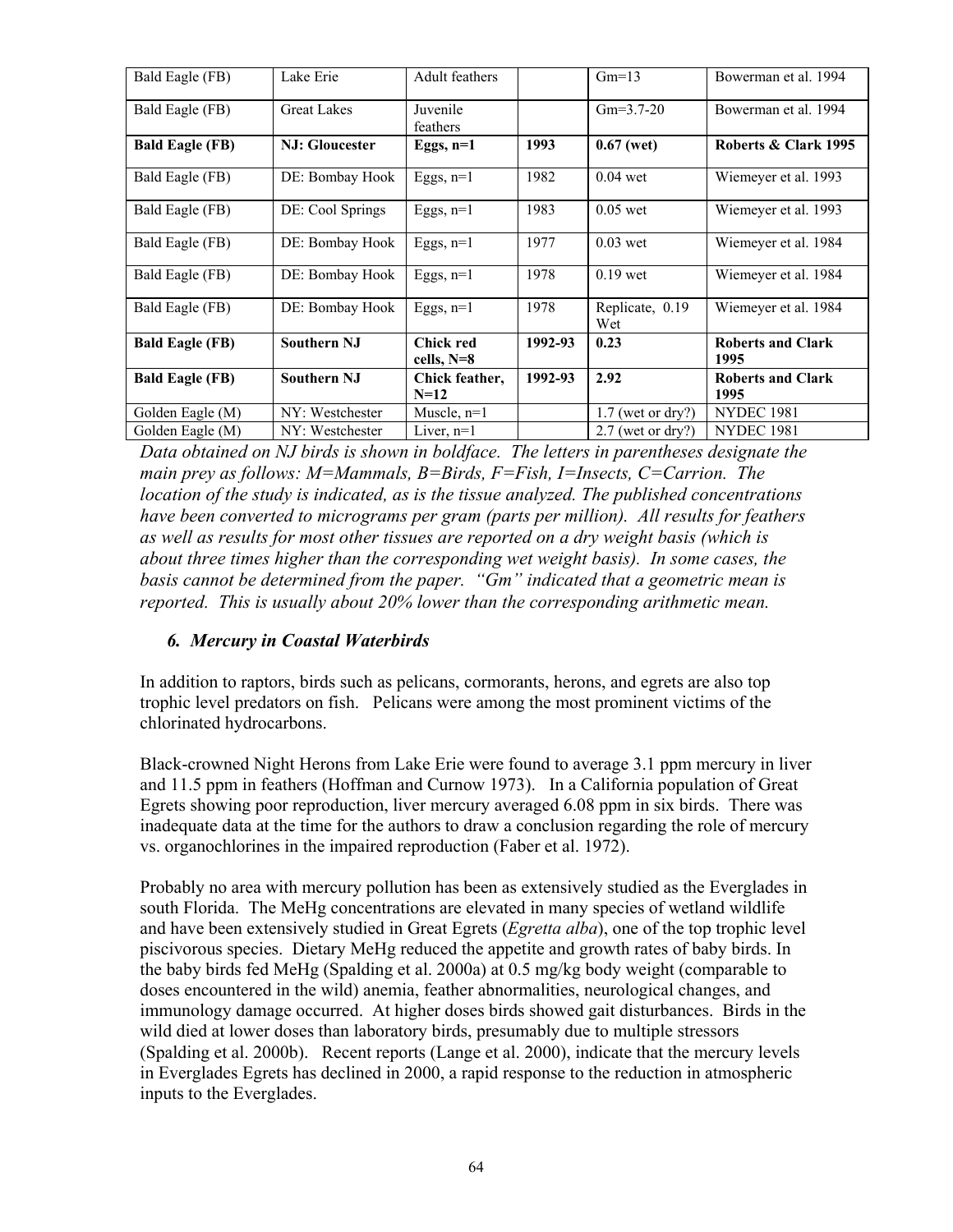Herring Gulls from Captree, Long Island, averaged 4.5 ppm of mercury in feathers of males and 3.8 ppm in females. Herring Gulls found dead did not have higher levels in feathers than feathers sampled from live gulls (Burger 1995). However, Herring Gulls from the Mediterranean averaged 8.7 ppm (Lambertini 1982). Additional studies are required to clarify whether the differences are temporal (1970s vs. 1990s) or geographic.

#### *7. Mercury in Seabirds*

Marine birds such as albatrosses, shearwaters, petrels, and auks breed on islands remote from local sources of industrial pollution. Their propensity to bioaccumulate mercury and other pollutants serves as important indicators of global mercury transport and marine pollution. The increase in mercury levels in such species during the 20th century has demonstrated that much of the mercury load in the oceans is due to anthropogenic rather than natural sources. (Thompson et al. 1992).

Marine birds appear tolerant of relatively high mercury concentrations and have a lower proportion of their mercury in organic form (Burger and Gochfeld 2001b). Likewise, marine mammals appear to have low susceptibility to mercury (Wang et al. 2001).

## *8. Mercury in Waterfowl*

Considering the popularity of waterfowl hunting and the number of people who eat wild ducks and geese, it is surprising that there have not been more published studies on mercury levels in waterfowl. Vermeer et al. (1973) sampled waterfowl from a mercury-contaminated ecosystem in Ontario, and found a dramatic trophic level effect with mercury concentration in muscle ranging from 0.5 ppm up to 12.3 ppm in fish-eating mergansers. However, some primarily vegetarian species, such as mallards, averaged 6.1 ppm.

## *9. Mercury in Reptiles*

There are few studies of mercury concentrations or effects in reptiles or amphibians. Over much of the southeastern United States, the American Alligator (*Alligator mississippiensis*) is a top level predator in wetlands, feeding on large fish, birds and other organisms. Alligators accumulate mercury in their tissues. In the Everglades, the concentration factors (organ:water) for alligators was about 100 million (Khan and Tansel 2000). Adults had about 50-70% higher mercury levels than juveniles (less than four year old alligators). All piscivourous wildlife in the Everglades are at elevated risk of mercury poisoning, with 100% of alligators exceeding a chronic risk threshold (Duvall and Barron 2000). Alligators had 36 ppm (dry weight basis) mercury in their kidneys (equivalent to about 10 ppm wet weight) (Yanochko et al. 1997). In central Florida, where alligators have been significantly impacted by organochlorine pollutants, mercury levels were low and were considered to have had a negligible impact on reproductive impairment (Burger et al. 2000).

## **G. Toxicity to Non-Human Mammals**

Piscivorous mammalian wildlife are exposed to mercury primarily via the food chain (i.e., consumption of contaminated fish) and bioaccumulate mercury in concentrations higher than those observed in their prey (i.e., biomagnification). Concentrations of mercury in wildlife have been observed at concentrations causing adverse effects in laboratory studies using the same species (U.S. EPA 1997d). Toxic effects from the consumption of contaminated fish have been observed in mammalian wildlife in areas with point sources of mercury emission (U.S. EPA 1997d).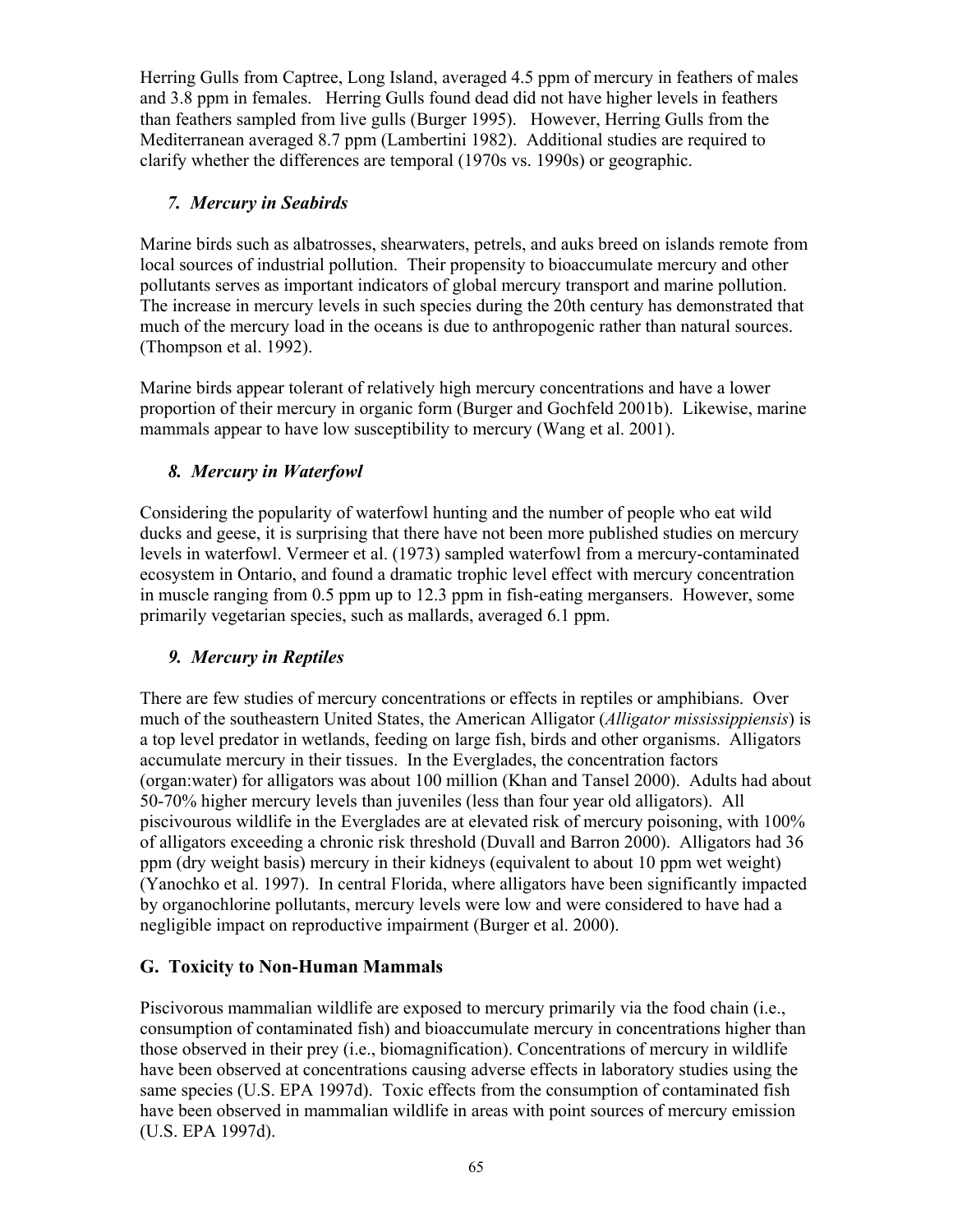U.S. EPA (1997d) investigated population impacts on piscivorous wildlife and estimated an adverse effect level for methylmercury in trophic level 3 fish (between  $0.077$  and  $0.3 \mu g/g$ ). This indicates that it is possible that individuals of some highly exposed wildlife subpopulations are experiencing adverse toxic effects due to mercury in the food chain.

U.S. EPA (1997d) examined several wildlife populations including mink, otter, and Florida Panther for the impacts of airborne mercury emissions. They concluded that field data were insufficient to determine whether the mink, otter or other piscivorous mammals suffered adverse effects. However, field data indicated that levels in panthers were high enough to cause toxic effects and contribute to the decline of this endangered animal. In the Arctic, Polar Bears had higher mercury levels in liver and kidney than the Ringed Seals on which they fed (Dietz et al. 2000) and adult bears had higher mercury levels than young ones.

Concentrations of mercury in marine mammals have also been studied. More than 90% of the mercury in marine mammals is in the inorganic form, suggesting that they can readily demethylate MeHg. However, the concentration of methylmercury in the tissues results in accumulation of high concentrations of methylmercury in humans and wildlife consuming these mammals (Clarkson et al. 1984). In another study, average mercury concentrations in the liver of Ringed Seal (*Phoba hispida*) ranged from 1.0 to 230.0 µg/g (wet weight; Wagemann & Muir, 1984). In Gray Whales (*Eschrichtius robustus*) stranded on the Pacific coast, liver mercury concentrations ranged from 9 to 120 ng/g. The concentrations of potentially toxic contaminants in these filter feeding whales was considered low relative to the concentrations in tissues of marine mammals feeding on higher trophic level species (e.g., fish; Varanasi et al. 1993).

An oral dose of 25 mg/kg body weight/day of methylmercury was fatal to Harp Seals in 20 to 26 days (Ronald et al. 1977). Sublethal doses (250 µg/kg body weight daily) adversely affected the cells of the inner ear of Harp Seals, and resulted in liver, kidney, and muscle methylmercury residues of 47.2 –82.5 mg/kg (wet weight; Ronald et al. 1977; Ramprashad  $\&$ Ronald, 1977). Selenium has a mildly protective effect against the toxic effects of MeHg. Quail fed MeHg in corn-soy vs. a tuna diet, survived well with the latter, which also provided selenium (Ganther et al. 1972), and sodium selenite also protected quail against MeHg (Stoewsand et al. 1974). Marine fish accumulate selenium from sea water (Ganther 1980), which may reduce their vulnerability to the MeHg. Selenium reduces the amount of MeHg that reaches target organs (Komsta-Szumska 1983). Whether the protective mechanism occurs, the level of uptake, tissue distribution, or end organ or cellular toxicity remains to be determined. Recently, Southworth et al. (2000) demonstrated that Largemouth Bass in a Tennessee lake showed a great increase in mercury concentrations after the cessation of selenium-rich effluent into the river. The elimination of the effluent resulted in a three-fold decline in selenium concentrations of fish tissue. In a study of 11 Savannah River fish species, mercury and selenium were strongly positive correlated in only two species (Yellow Perch and Red-breasted Sunfish; Burger et al. 2001a).

#### **H. Wildlife Criteria and Reference Dose**

U.S. EPA (1997d) calculated a wildlife criterion for the protection of piscivorous avian wildlife of 61 pg/L (0.061 ppt) for methylmercury. Wildlife criterion is defined as the concentration of mercury in water that protects wildlife (e.g., avian and mammalian) from adverse effects resulting from ingestion of surface waters and from ingestion of aquatic life taken from these surface waters (U.S. EPA 1997d). For protection of piscivorous mammalian wildlife, EPA calculated a surface water wildlife criterion of 50 pg/L (0.05 ppt) for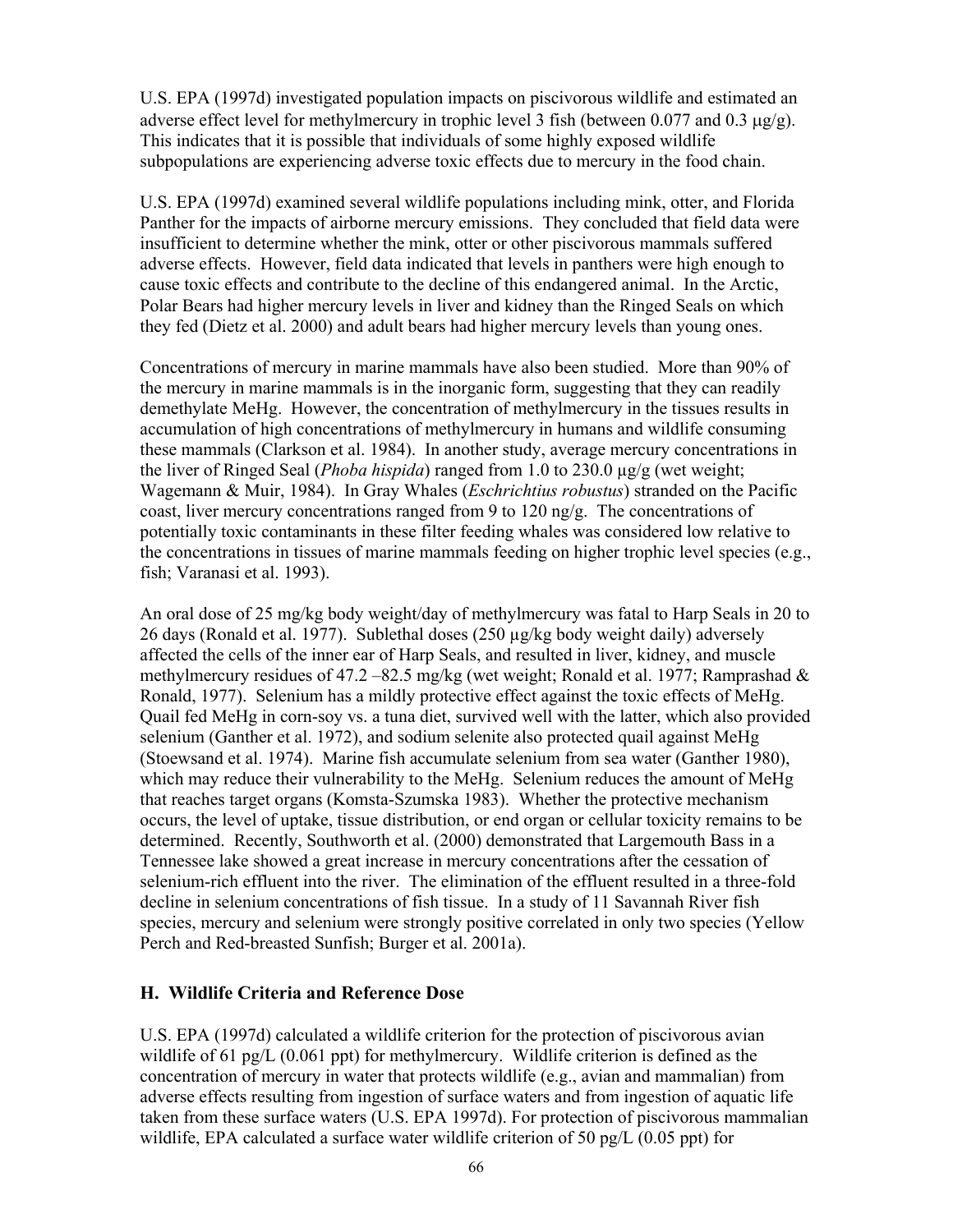methylmercury. Burger and Gochfeld (1997) identified 0.5 ppm (wet weight) in eggs and 5 ppm in feathers as levels that have been associated with adverse reproductive outcomes.

Wildlife criteria are difficult to determine, and show a range of values, dependent on the form of mercury chosen. Nichols et al. (1999) describe in detail the procedures and uncertainties associated with the estimated Wildlife Criterion Value of 1.3 ng/L (based on total mercury in unfiltered water) published in its Great Lakes Initiative report (1995) and of 0.05 ng/L for methylmercury published in EPA's Report to Congress in 1997.

U.S. EPA (1997d) calculated a reference dose (RfD) for methylmercury for avian species based on the chronic no observed adverse effect level (NOAEL) from studies on mallards. The RfD is defined as the daily intake (in  $\mu$ g mercury/kg body weight per day) that may occur without appreciable risk of any adverse effect on the organism. The value calculated was 26  $\mu$ g/kg bw/d. However, the comparable value for humans is on the order of 0.1 $\mu$ g/kg bw/d, suggesting that either the endpoint or procedure for developing wildlife RfD should be reconsidered. However, such a comparison may not be valid since the human RfD is based on studies that involved detailed testing of subtle markers of neurological performance involving interactive communication between tester and subject. Such testing is more difficult with birds. U.S. EPA (1997d) calculated a RfD for mammals of 18  $\mu$ g/kg bw/d for methylmercury.

U.S. EPA (1997d) concluded that piscivorous avian and mammalian species are the receptors receiving the greatest exposure to mercury. Several avian wildlife populations, including Common Loon, Wood Stork and Great Egret, were examined by U.S. EPA (1997d) for the impacts of mercury emissions. Field data were deemed insufficient to make a determination on whether adverse effects have occurred to these and other piscivorous wading birds due to airborne mercury emissions.

#### **I. Interactions of Mercury with Other Pollutants**

Although mercury is one of the most ubiquitous and toxic of the environmental pollutants, it does not occur alone, nor does it necessarily act alone. In tissues of higher trophic level fish, mammals, and birds, methylmercury often co-occurs with other bioaccumulative pollutants, particularly chlorinated hydrocarbons such as PCBs. Polychlorinated biphenyls (PCBs) are also widely distributed in nature and occur as contaminants in fish and other organisms (Rice 1995). Studies on developmental defects in seabirds associated with elevated levels of both mercury and PCBs indicated that an interaction between the two might be causal (Gochfeld 1975). Subsequent research has identified a synergistic mechanism validating this prediction, at least for the central nervous system (Bemis and Seegal 1999). PCBs from fish also cause neurodevelopmental abnormalities in humans (Jacobson and Jacobson 1996; Schantz, 1996). The co-occurrence of PCBs in the Faroe Islands has been suggested as a possible explanation for the neurological effects seen there, although subsequent statistical analysis demonstrated that MeHg was associated with impairment independently of PCBs. The extent to which there may be synergistic or other interactions with PCBs and the endpoints that may be involved should be studied as such information has important public health ramifications. Bemis and Seegal (1999) suggest that the potential for interactions should be considered in the development of fish-consumption guidelines.

On the other hand, selenium has been identified as conferring a possible protective effect against the actions of mercury, at least in certain circumstances. Although selenium is an essential element at low concentrations, it can be highly toxic to aquatic wildlife at high concentrations (Schuler et al. 1990).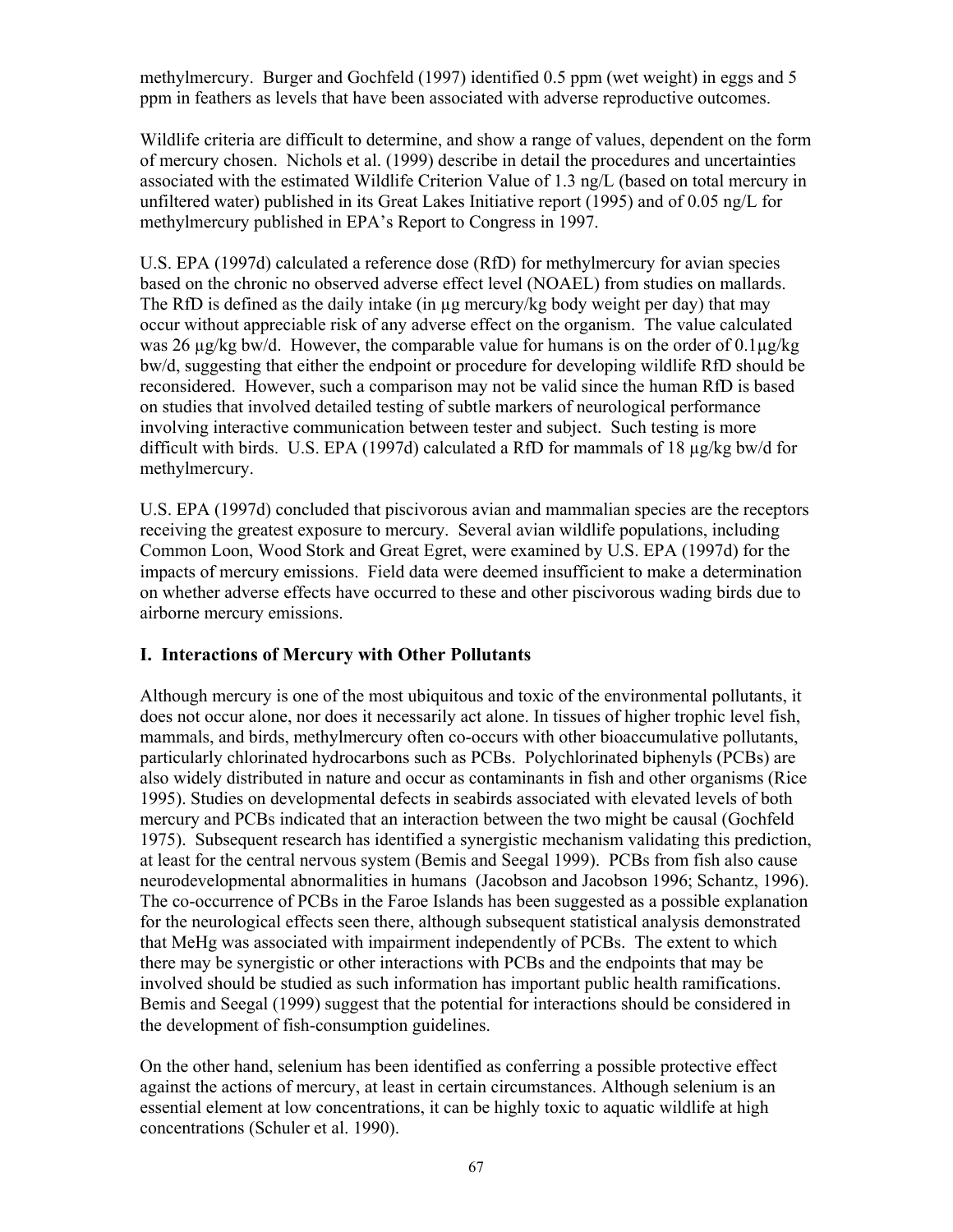## **J. Summary and Conclusions on Ecological Effects of Mercury**

Mercury compounds have been widely distributed in the environment. Due to the discharge and transport of mercury, organism exposure in aquatic and terrestrial ecosystems has resulted in the bioaccumulation of mercury. Mercury, primarily methylmercury, is quickly accumulated by aquatic biota, and methylmercury is the principal form of mercury that causes adverse effects. Biomagnification of mercury up the food chain has been shown, especially in aquatic systems; those predators at the top of the food chain (i.e., piscivorous species) accumulate the highest concentrations of mercury. Mercury accumulation by organisms has resulted in adverse effects ranging from sublethal effects to deaths. Mercury is a teratogen, mutagen, and carcinogen, and causes embryocidal, cytochemical, and histopathological effects (Eisler 1987). Ecosystem-level effects are not well characterized and additional study and data are needed to ascertain the impacts of mercury at this scale. Nonetheless, it is clear that piscivorous species, including birds, fish, and mammals, are especially at risk from the effects of mercury.

EPA developed a Water Quality Criterion (WQC) for mercury for the Protection of Wildlife (1.3 ng/L or ppt) for surface waters of the Great Lakes. In addition, EPA has calculated a surface water wildlife criterion of 0.05 ng/L for methylmercury for protection of piscivorous mammals. These values are well below current Water Quality Criteria for the protection of aquatic life, and indicate that current surface water criteria may not adequately protect wildlife. Therefore, issuance of similar criteria should be considered for protection of wildlife nationally.

## **K. Recommendations**

**Address critical information gaps concerning the quantities and chemical species of mercury emissions and releases, the fate and transport of mercury in the environment, and the exposure pathways. To accomplish this, NJ should:** 

• **Encourage federal agencies to expand existing national research on the ecological effects of mercury, particularly on piscivorous (fish-eating) fish, birds and mammals (particularly marine mammals).** 

**(From recommendation "M.3." in Volume 1).**

**Reduce mercury levels in fish and other biota. Mercury concentrations in freshwater and estuarine fish in New Jersey should, at a minimum, be in compliance with the EPA's recent Surface Water Criterion of 0.3 µg/g methylmercury in tissue. This guidance value, aimed at protecting human health, may not be adequate to protect the health of the fish. Therefore mercury levels in surface water and fish tissue should achieve levels protective of aquatic life and of wildlife (the criterion for which is currently under development). Assessing this criterion requires the use of improved analytic methodologies that lower detection levels by at least an order of magnitude. (From recommendation "Q" in Volume 1).** 

The EPA is encouraged to issue National Water Quality Criteria for the Protection of Wildlife for mercury/methylmercury. NJ should have a comprehensive monitoring program for mercury and other bioaccumulative pollutants in representative trophic and ecosystems to document spatial and temporal trends in the state.

Federal agencies should continue existing national research and monitoring and initiate additional study of the impacts of mercury on piscivorous fish, birds, and mammals